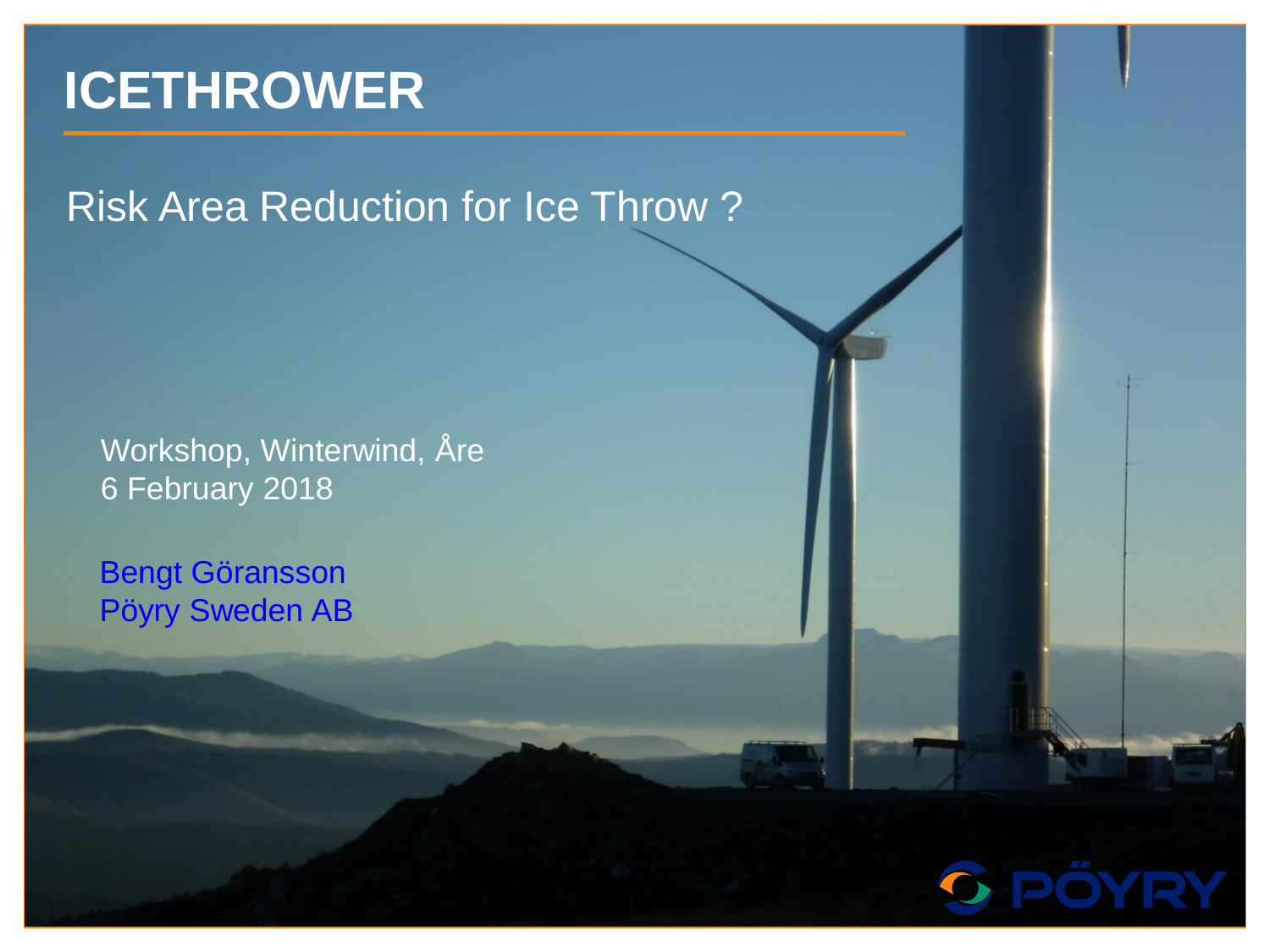## **THE FIELD STUDY - METHOD**

Three wind farms in Sweden Data collection during winter 2013-2016

Collecting information:

- Physical properties of ice lumps
- Throwing distance
- Meteorological data at the time of ice throw





#### **Data from 530 ice lumps was collected**

### **PÖYRY**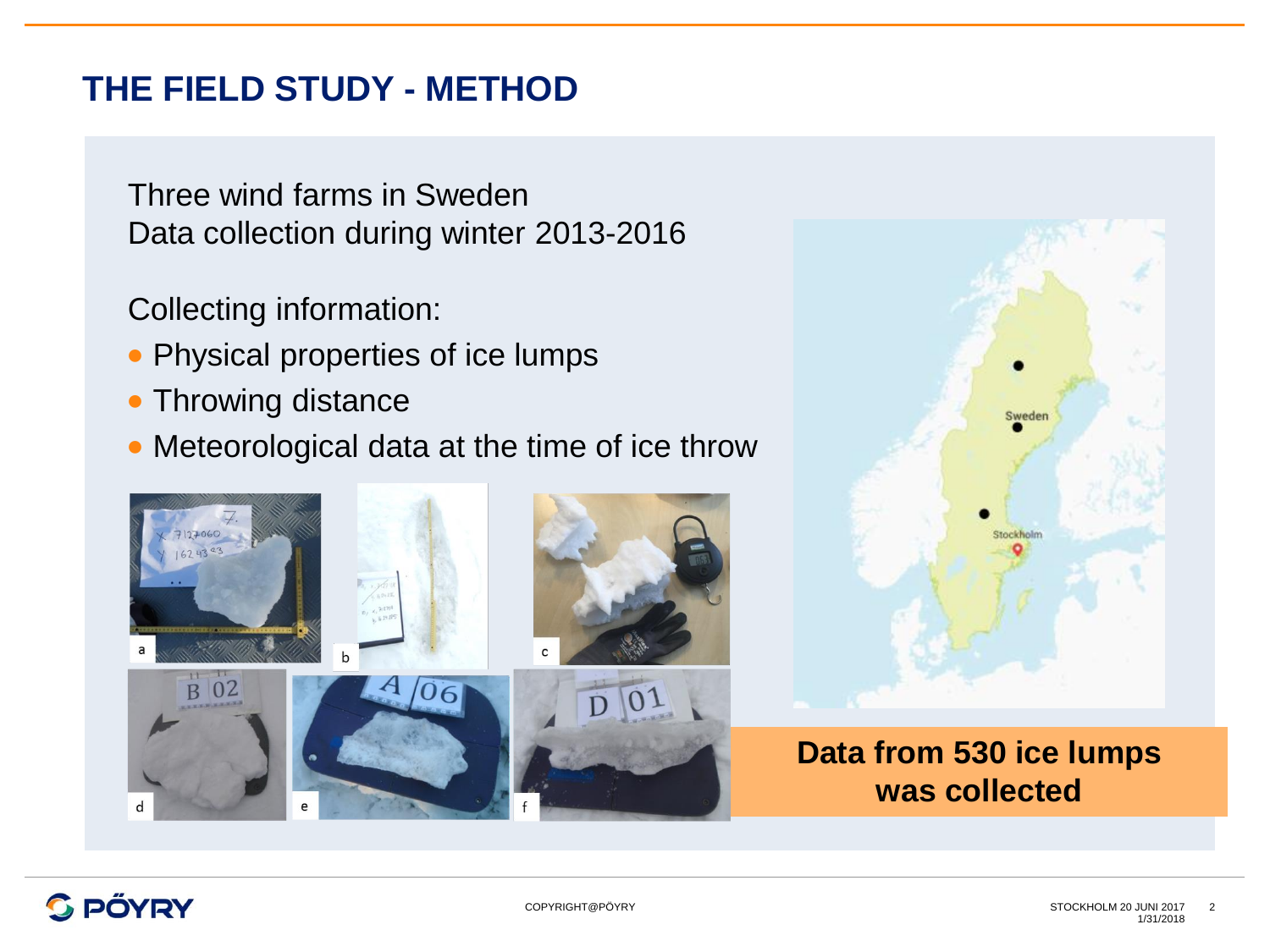## **THE FIELD STUDY – RESULTS (ALL DATA)**



Turbines in the field study had 90 m rotor and 95 m tower (no de-icing system)

#### **S PÖYRY**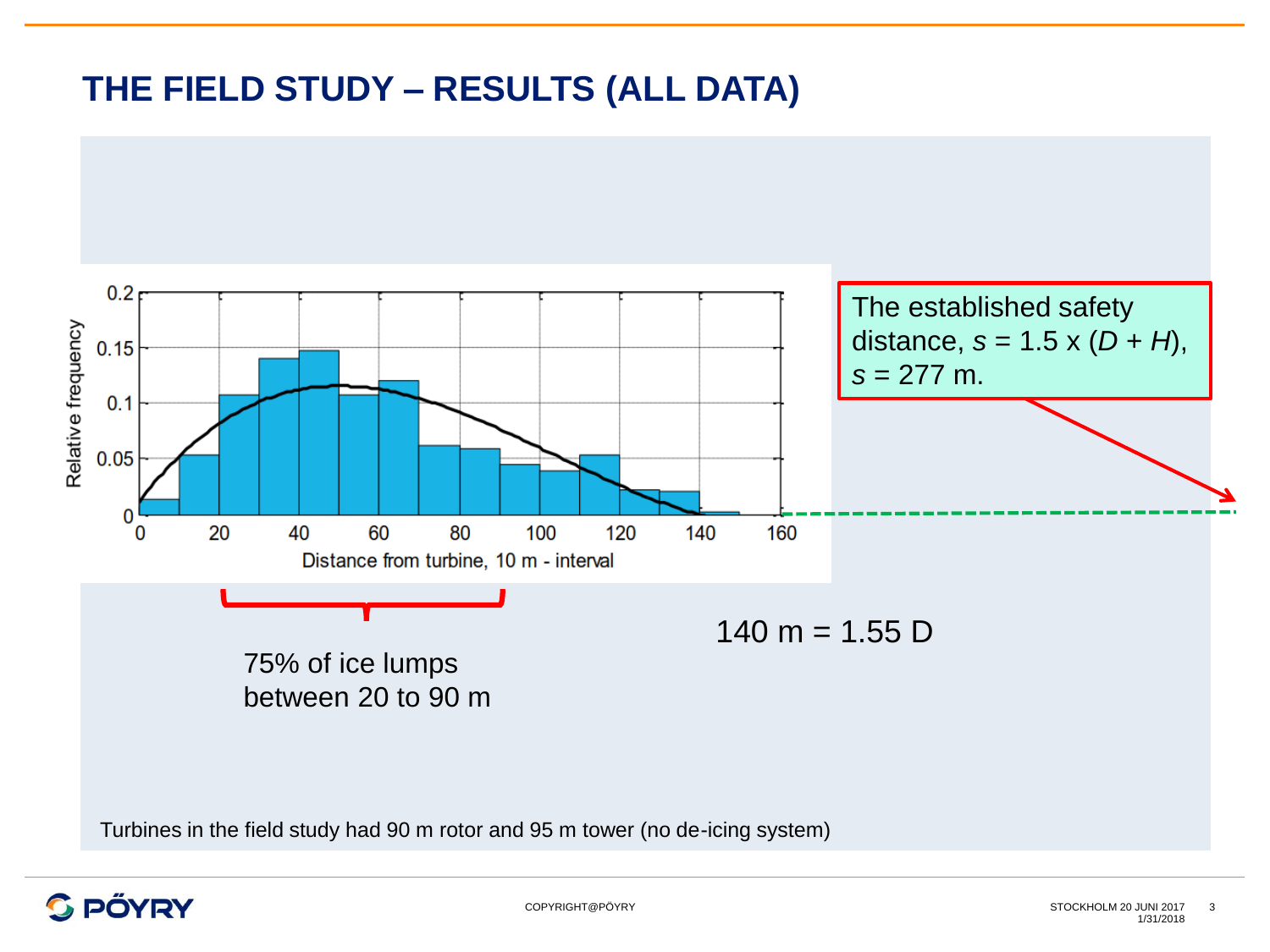## **THE FIELD STUDY – RESULTS (ALL DATA)**



Turbines in the field study had 90 m rotor and 95 m tower (no de-icing system)

#### **G PÖYRY**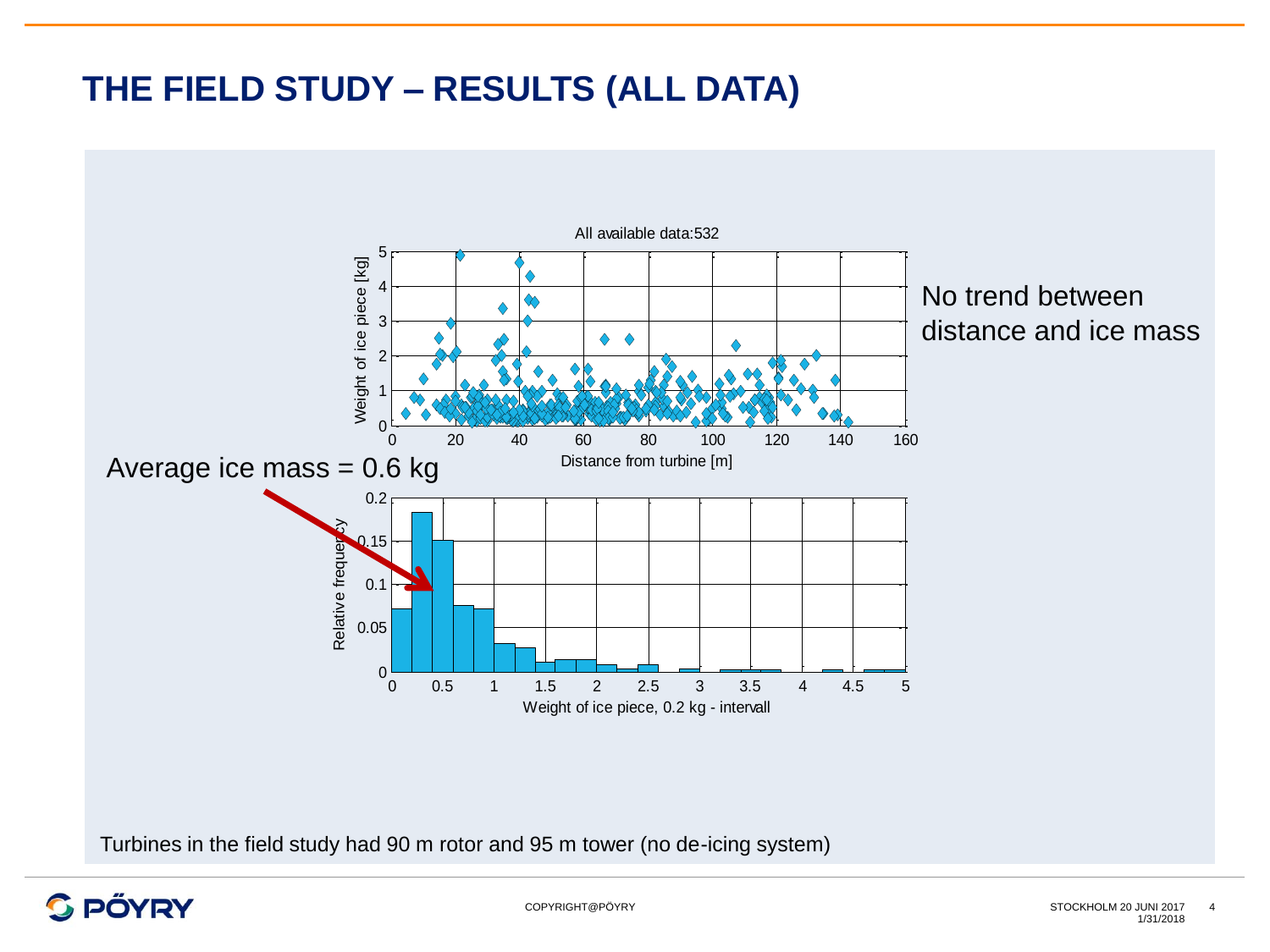## **THE FIELD STUDY - RESULTS (CASE STUDY)**



Turbine in the case study had 90 m rotor and 95 m tower (no de-icing system) tov<br><sub>нт@н</sub>

#### **PÖYRY**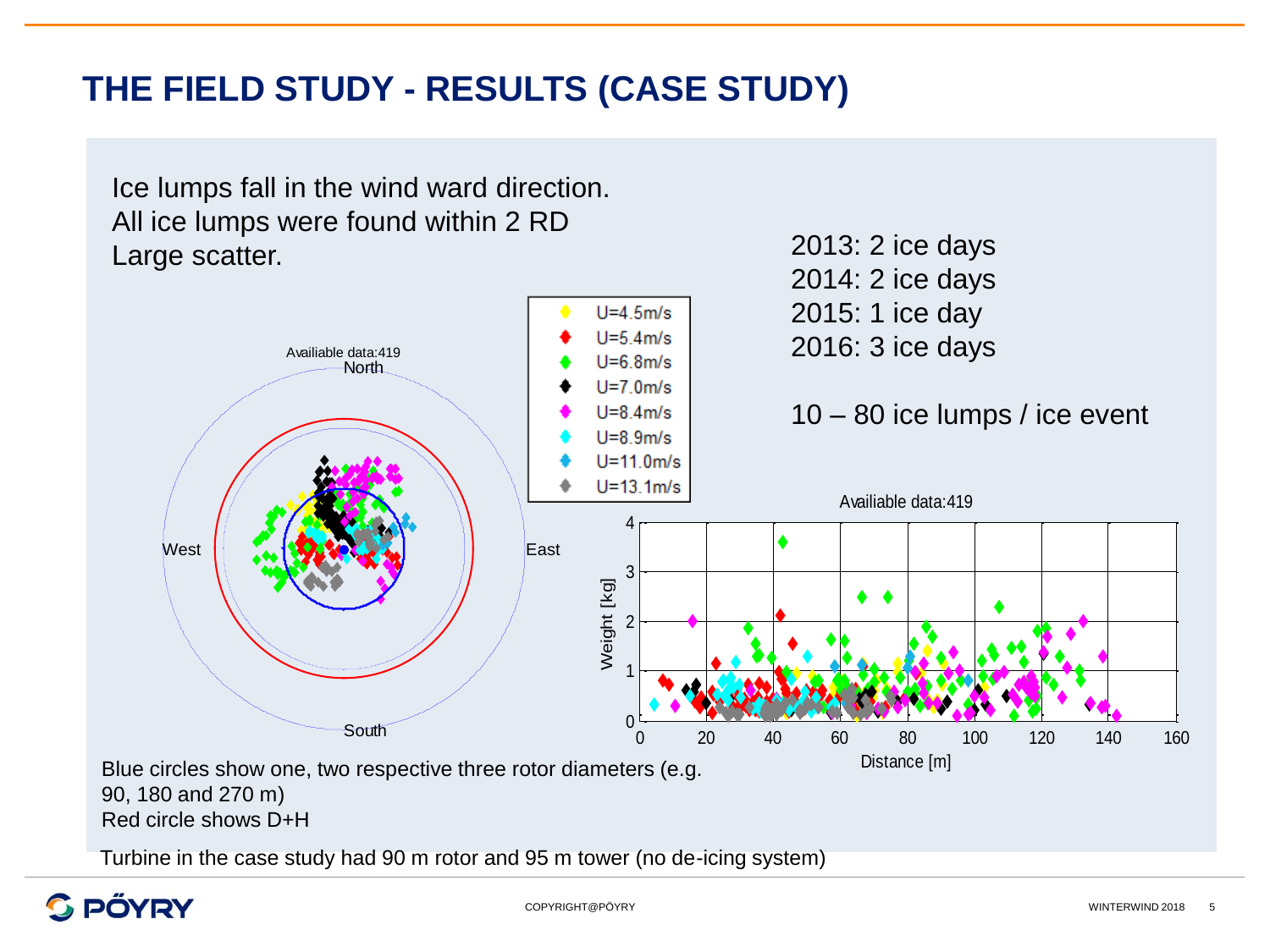## **THE ICE THROW MODEL - RESULTS**



Based on 100 000 simulated ice throws, all wind directions included

## **G PÖYRY**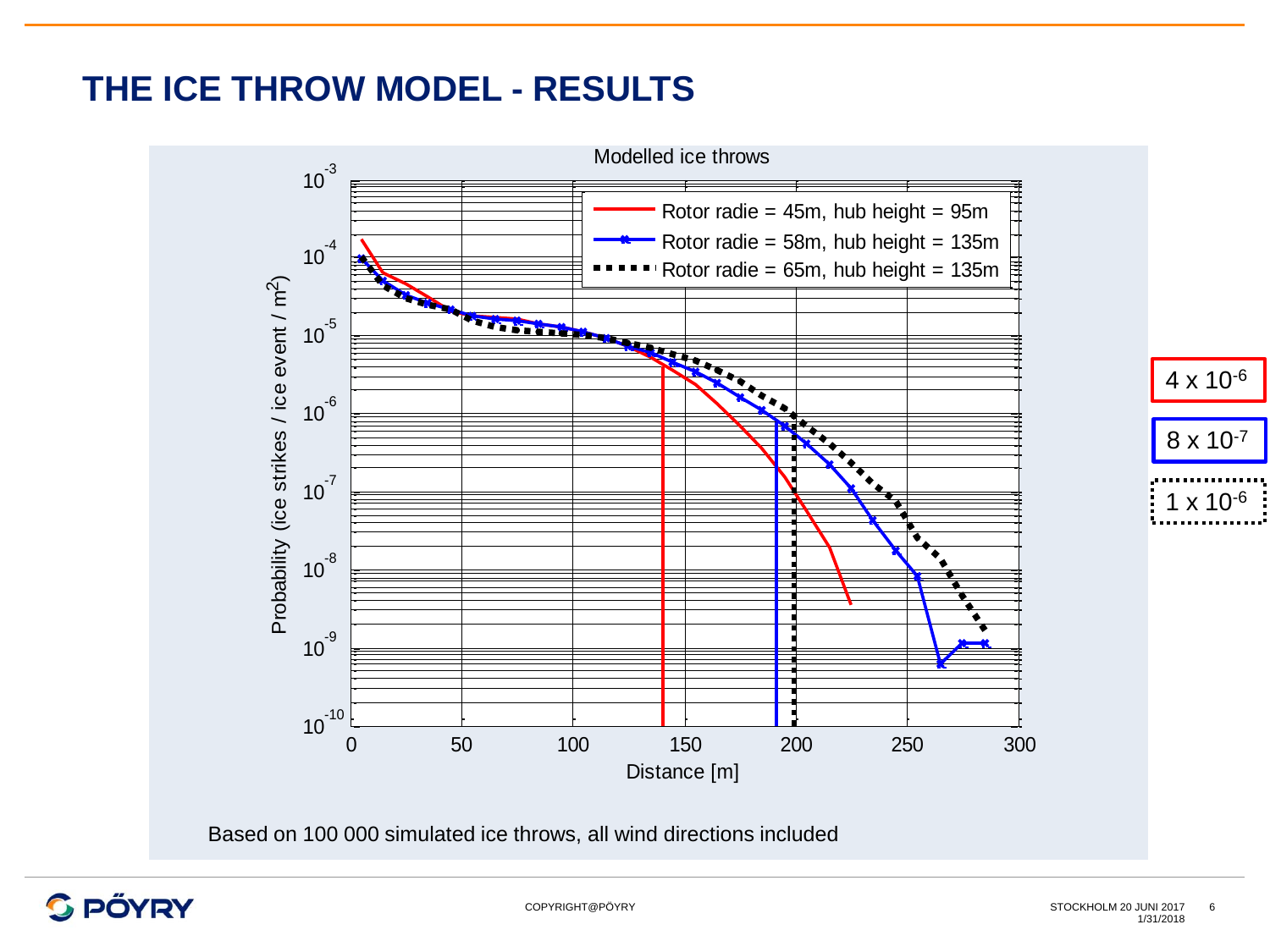## **EXAMPLE OF RISK ESTIMATE CONT.**

## **High or low risk?**

In the example the total risk (one working day)

• 1.5 x 10<sup>-4</sup> for 2 service personnel

or 1 in 6 900 years.

• In comparison the risk of a fatal car accident is  $5 \times 10^{-5}$ 

The estimated risk for service personnel is considerable high and not acceptable without certain safety provisions.

For the public the risk is lower since their site visit is not correlated with an icing event.

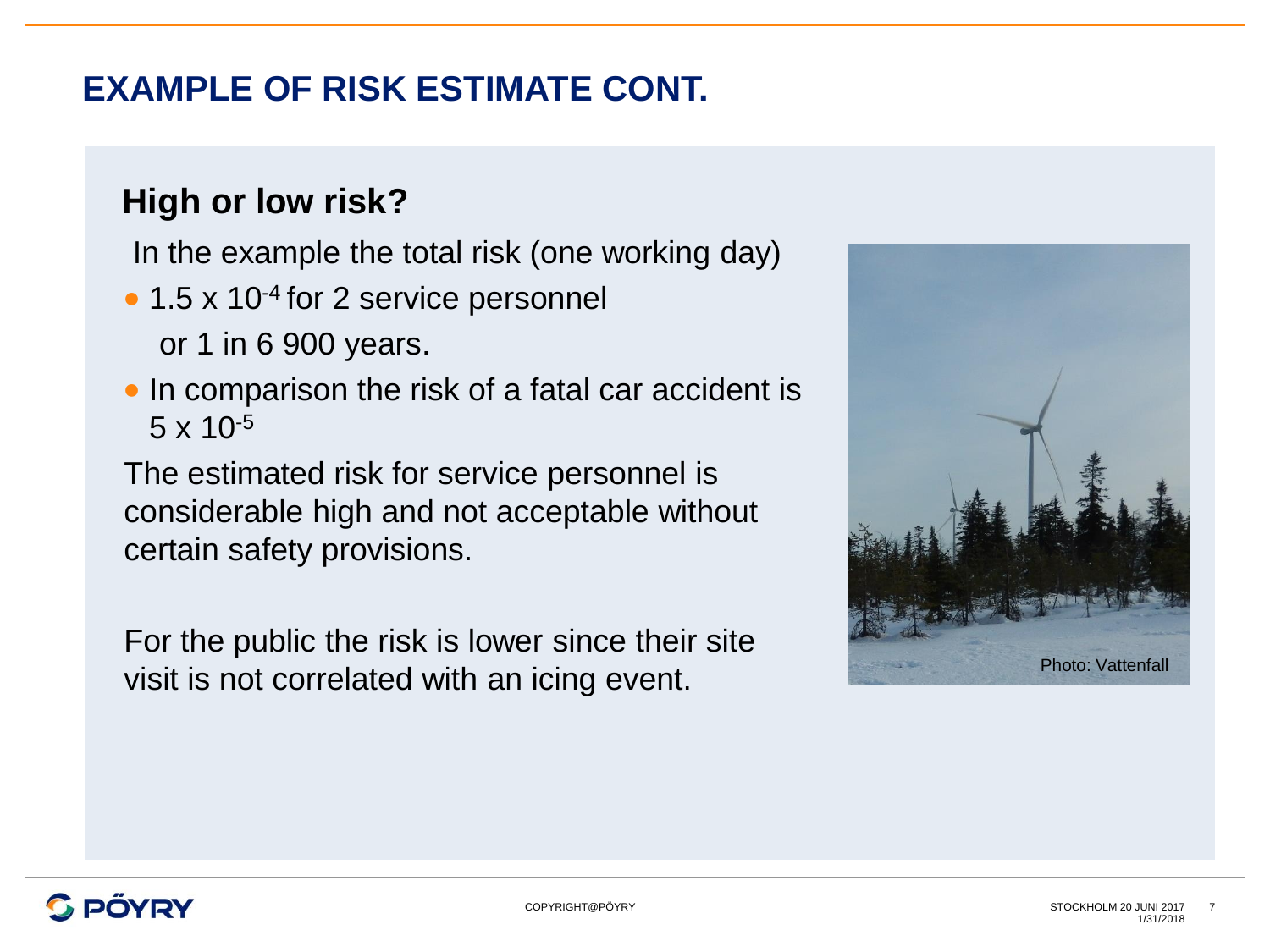## **RISK AREA REDUCTION**

#### Present risk distance definitions

At operation  $S = 1.5 x (D + H)$ 

At standstill

 $S = v x ($ D  $\frac{p}{2}+H$  $\frac{1}{1.5}$ 

*S* = safety distance *D* = rotor diameter  $H =$  hub height *V* = wind speed at hub height

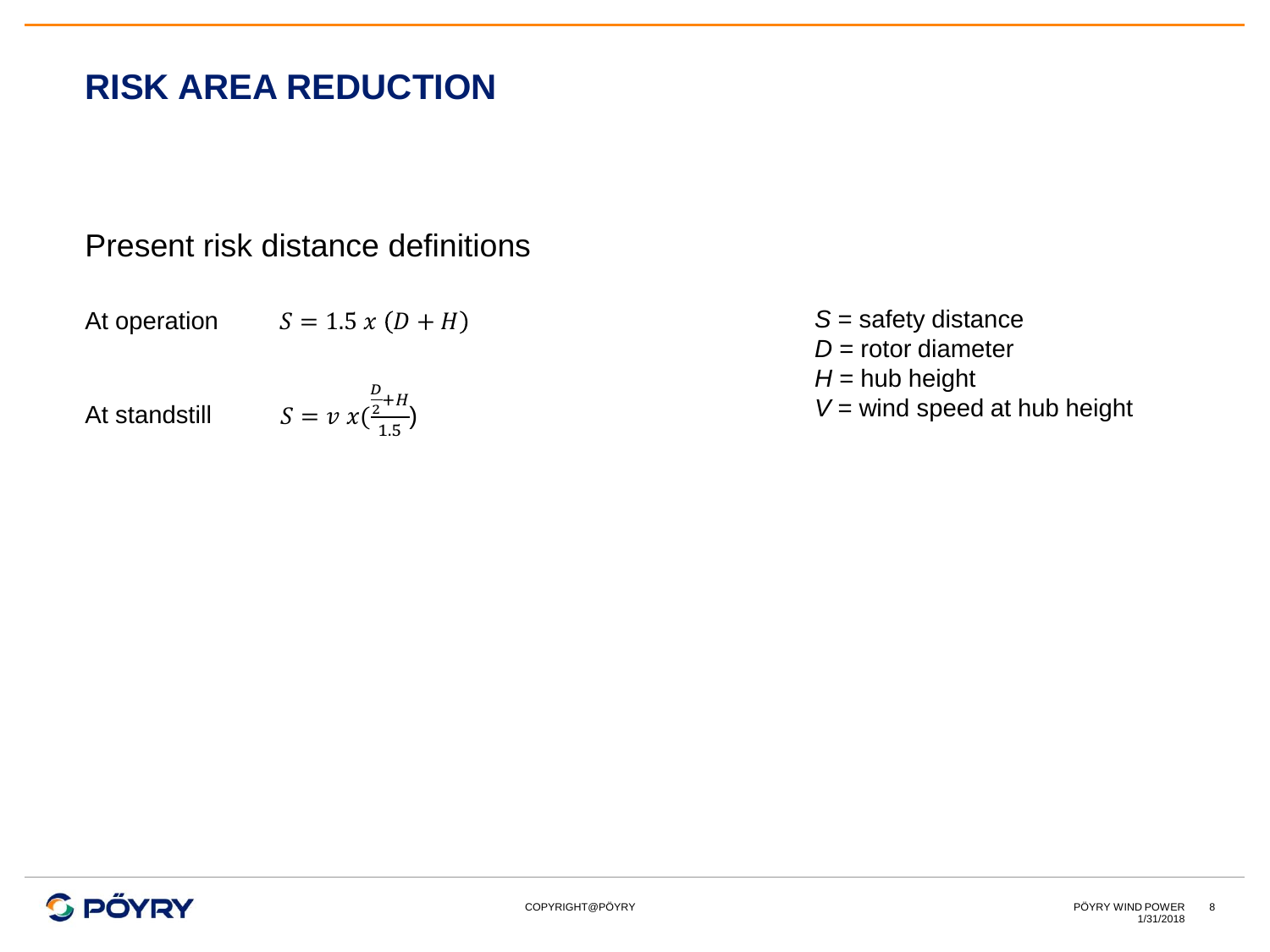## **RISK AREA REDUCTION**

#### Present risk distance definitions

At operation

 $S = 1.5 x (D + H)$ 

At standstill

$$
S = \nu \, x \left( \frac{\frac{D}{2} + H}{1.5} \right)
$$

*S* = safety distance *D* = rotor diameter  $H =$  hub height *V* = wind speed at hub height

#### ICETHROWER proposal

At all times

$$
S=(D+H)
$$

#### **C PÖYRY**